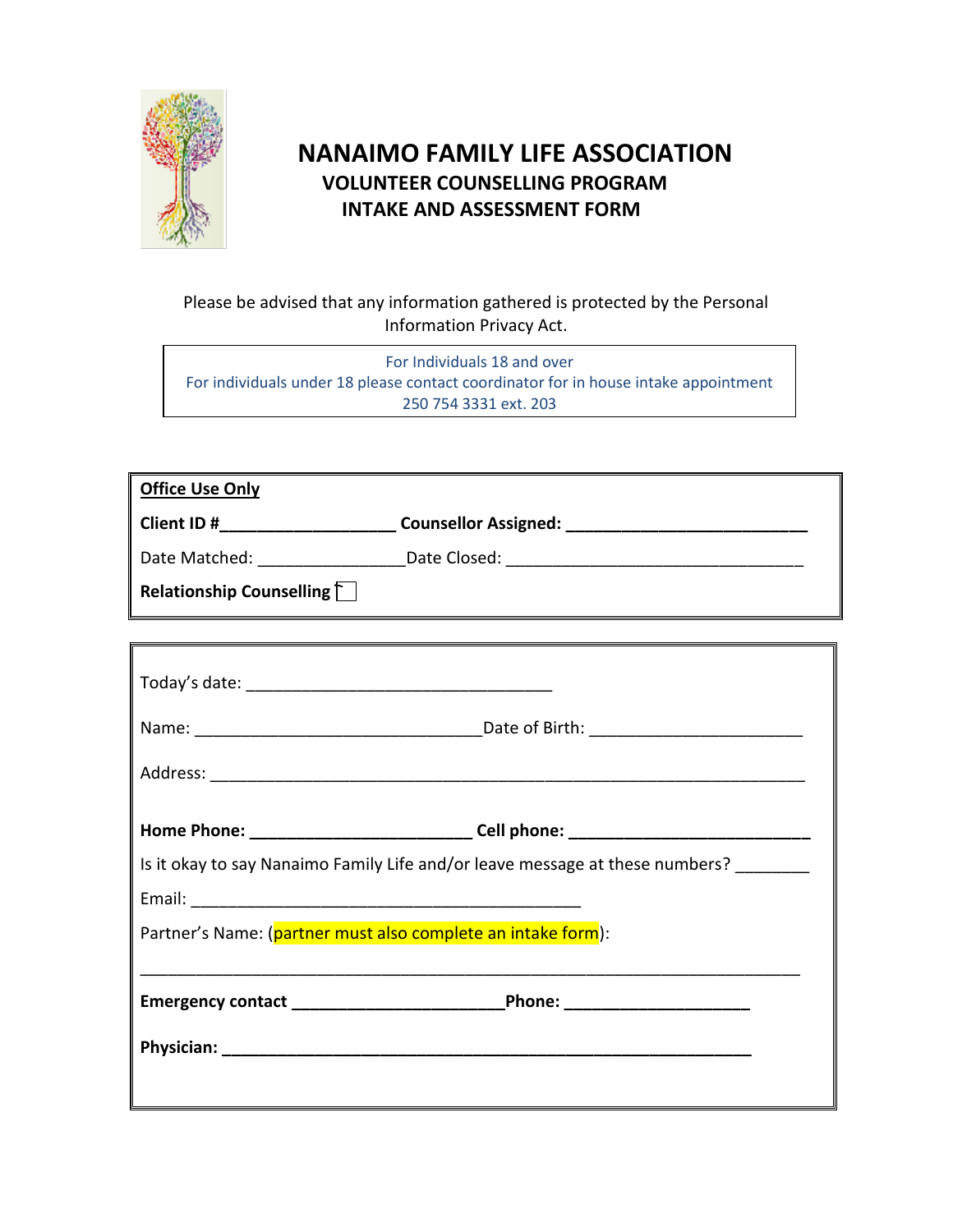| <b>Gender Identity: (Check all that Apply)</b>                                              | <b>Preferred Pronouns:</b>                                                            |  |
|---------------------------------------------------------------------------------------------|---------------------------------------------------------------------------------------|--|
| Male/Man                                                                                    | He/Him/His                                                                            |  |
| Female/Woman                                                                                | She/Her/Hers                                                                          |  |
| <b>Trans Male/Trans Man</b>                                                                 | They/Them/Theirs                                                                      |  |
| <b>Trans Female/Trans Woman</b>                                                             | Additional Category:                                                                  |  |
| Genderqueer/Gender nonconforming                                                            |                                                                                       |  |
|                                                                                             |                                                                                       |  |
| Prefer not to Disclose                                                                      |                                                                                       |  |
| <b>Sexual Orientation:</b>                                                                  | What Sex Were You Assigned at Birth?*                                                 |  |
| Straight                                                                                    | Male                                                                                  |  |
| Gay                                                                                         | Female                                                                                |  |
| Lesbian                                                                                     | Other                                                                                 |  |
| <b>Bisexual</b>                                                                             | Prefer not to Disclose                                                                |  |
| Additional Category: _________                                                              |                                                                                       |  |
| Prefer not to Disclose                                                                      | *Collected for emergency purposes and kept confidential                               |  |
|                                                                                             |                                                                                       |  |
| How did you hear about us?                                                                  |                                                                                       |  |
| Doctor in Justice Access Centre in MCFD in NARSF in Brooks Landing internet Search<br>Other |                                                                                       |  |
| Please note any other counsellors or agencies you are currently involved                    |                                                                                       |  |
| with                                                                                        |                                                                                       |  |
|                                                                                             |                                                                                       |  |
| Do you prefer a male $\Box$ or female $\Box$ counsellor? No Preference $\Box$               |                                                                                       |  |
| $8:30$ am $-8:00$ pm:                                                                       | When are you available for counselling? Please circle days and identify times between |  |
| Days: Mon Tues Wed Thurs Fri                                                                | Sun<br>Sat                                                                            |  |
|                                                                                             |                                                                                       |  |
| May we contact you for an evaluation at the end of counselling? Yes $\Box$ No $\Box$        |                                                                                       |  |
|                                                                                             |                                                                                       |  |
|                                                                                             |                                                                                       |  |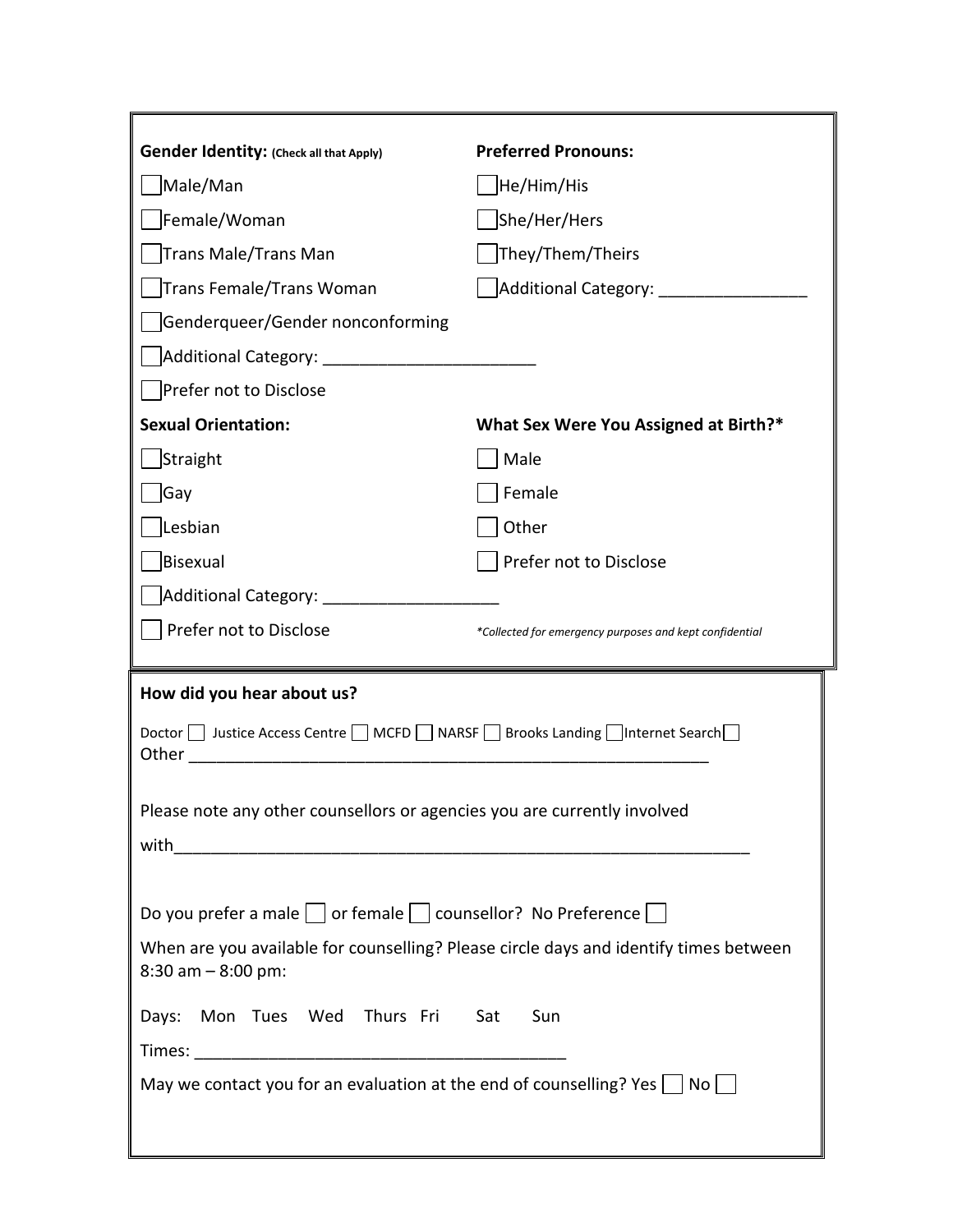| Briefly describe your reasons for contacting Nanaimo Family Life.                                                                                                                                                                  |  |  |
|------------------------------------------------------------------------------------------------------------------------------------------------------------------------------------------------------------------------------------|--|--|
|                                                                                                                                                                                                                                    |  |  |
|                                                                                                                                                                                                                                    |  |  |
|                                                                                                                                                                                                                                    |  |  |
|                                                                                                                                                                                                                                    |  |  |
| Is there a specific area you want support in?                                                                                                                                                                                      |  |  |
|                                                                                                                                                                                                                                    |  |  |
|                                                                                                                                                                                                                                    |  |  |
|                                                                                                                                                                                                                                    |  |  |
| I choose to disclose at my own pace with<br>my counsellor                                                                                                                                                                          |  |  |
|                                                                                                                                                                                                                                    |  |  |
| Childhood Abuse: Sexual, physical, neglect, psychological, witnessing domestic<br>violence                                                                                                                                         |  |  |
| Sexual Assault: Any unwanted sexual contact                                                                                                                                                                                        |  |  |
| Historical trauma: Colonization and residential school experience, forcible removal<br>from the family home, destruction of culture and language                                                                                   |  |  |
| Domestic Abuse/Elder Abuse: Physical, sexual, financial, spiritual, cultural,<br>psychological                                                                                                                                     |  |  |
| I choose to disclose at my own pace with<br>my counsellor                                                                                                                                                                          |  |  |
|                                                                                                                                                                                                                                    |  |  |
| Being a victim of crime<br>Sudden death of a loved one<br>Suicidal loss<br>Sudden, and unexpected loss of job, housing, relationship, etc.<br>Living in extreme poverty<br>Natural disasters<br>Accident; via vehicle, plane, etc. |  |  |
|                                                                                                                                                                                                                                    |  |  |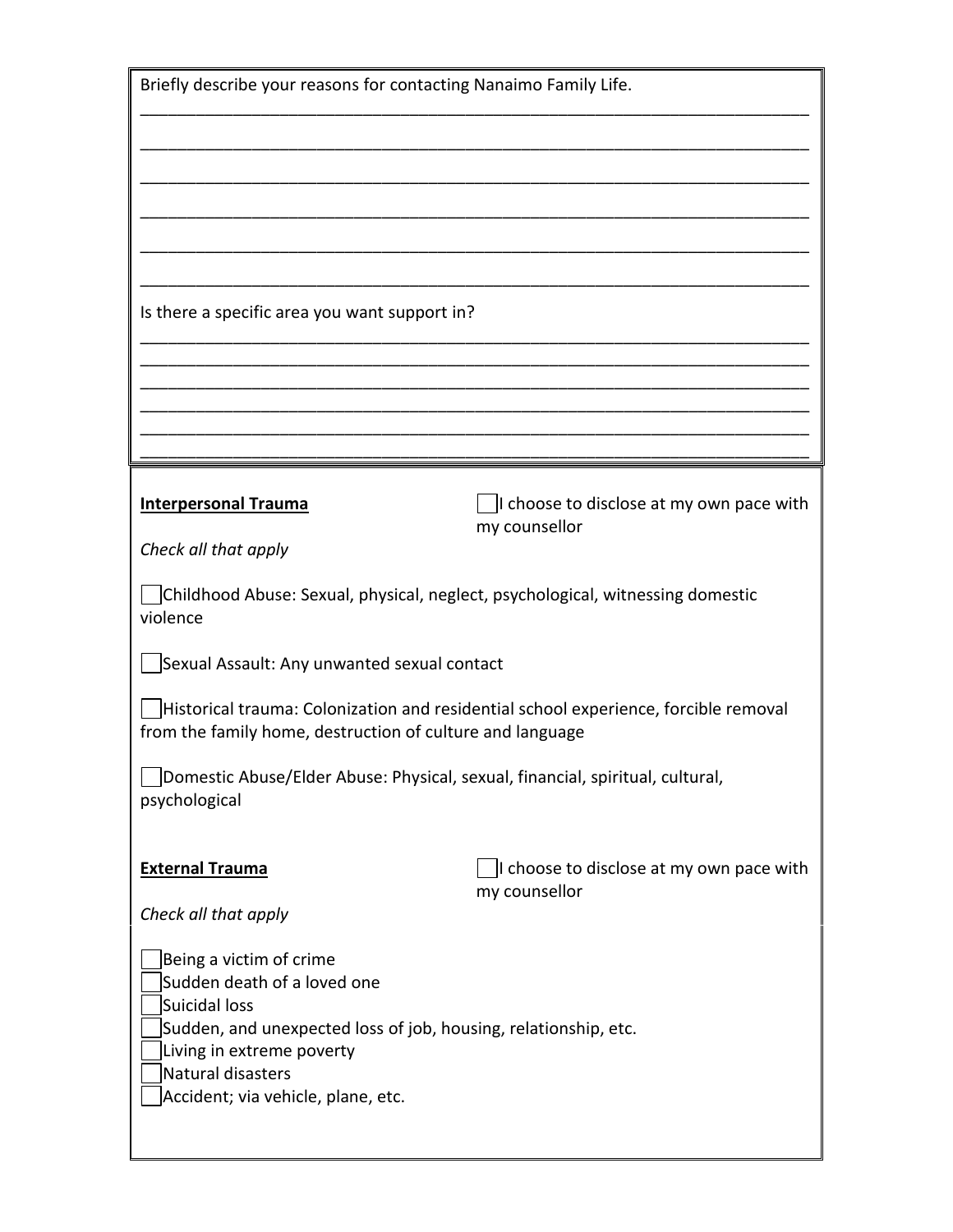| <b>Possible Coping Strategies and Symptoms of Interpersonal/External Trauma</b>                                                                                                                                                                                                            |  |  |
|--------------------------------------------------------------------------------------------------------------------------------------------------------------------------------------------------------------------------------------------------------------------------------------------|--|--|
| Check all that apply                                                                                                                                                                                                                                                                       |  |  |
| Have you ever attempted suicide?   Yes<br>No                                                                                                                                                                                                                                               |  |  |
| When did you last have these thoughts:                                                                                                                                                                                                                                                     |  |  |
| Are you feeling suicidal now?<br>No<br>Yes<br>Do you have a plan? $ $ Yes<br>No<br>If yes, what is your plan?<br>Have you been diagnosed with a mental illness?<br>Yes<br>No                                                                                                               |  |  |
| If yes, check all that apply:<br><b>BPD (Borderline Personality Disorder)</b><br><b>Bipolar Disorder</b><br>Schizophrenia<br>Depression<br><b>GAD (Generalized Anxiety Disorder)</b><br>PTSD (Post Traumatic Stress Disorder)<br>ASD (Autism Spectrum Disorder)<br>Other (please specify): |  |  |
| Do you agree with this diagnosis? $ $ $ $ Yes $ $ $ $ No<br>Are you under the care of a professional for the diagnosis?<br>  Yes  <br>No                                                                                                                                                   |  |  |
| Do you have an alcohol addiction?<br>No<br>Yes<br>Do you have a drug addiction?<br>Yes<br>No<br>If yes, have you been clean and sober for 6 months?<br>Yes<br>No<br>Are you currently receiving support for your addiction?<br>Yes<br>No                                                   |  |  |
| Do you experience any of the following? Check all that apply<br>Anxiety<br>Depression<br><b>Panic Attacks</b>                                                                                                                                                                              |  |  |
| Do you have a history of brain injury? $ $ Yes $ $ No                                                                                                                                                                                                                                      |  |  |
| If yes, explain:                                                                                                                                                                                                                                                                           |  |  |
|                                                                                                                                                                                                                                                                                            |  |  |
| Do you live with any cognitive impairment issues?     Yes  <br>  No                                                                                                                                                                                                                        |  |  |
| If yes, explain:                                                                                                                                                                                                                                                                           |  |  |
|                                                                                                                                                                                                                                                                                            |  |  |
|                                                                                                                                                                                                                                                                                            |  |  |
|                                                                                                                                                                                                                                                                                            |  |  |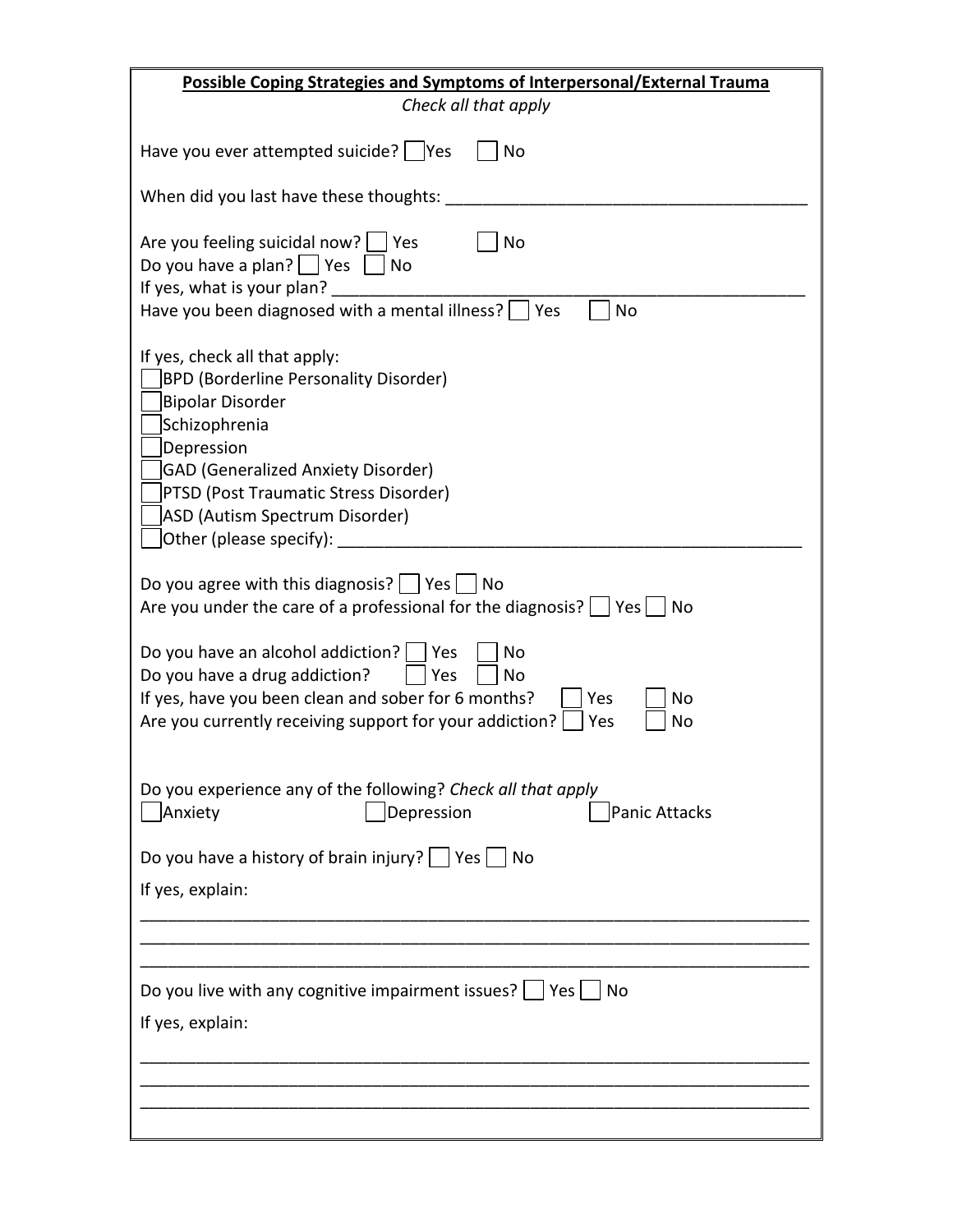| Is there any additional information (not on this form) that you believe we should be<br>aware of?                                                                                                                                                                                                      |                                                  |  |  |
|--------------------------------------------------------------------------------------------------------------------------------------------------------------------------------------------------------------------------------------------------------------------------------------------------------|--------------------------------------------------|--|--|
|                                                                                                                                                                                                                                                                                                        |                                                  |  |  |
|                                                                                                                                                                                                                                                                                                        |                                                  |  |  |
| Is there currently any domestic violence or abuse occurring in your relationship?<br>It can be defined as a pattern of actual or threatened behaviour and may include abuse<br>of an individual by someone with whom they have an intimate relationship. Please tick<br>any box that may apply to you. |                                                  |  |  |
| Physical<br>Emotional                                                                                                                                                                                                                                                                                  | Verbal<br>Sexual<br>Psychological<br>  Financial |  |  |
| 1. Have you ever had any concerns for your own safety or the safety of your children<br>Nol<br>during the relationship? Yes $ $                                                                                                                                                                        |                                                  |  |  |
| 2. Has your spouse/partner ever caused you to feel threatened or fearful?<br>Yes<br>$\vert$ No $\vert$                                                                                                                                                                                                 |                                                  |  |  |
| <b>What to Expect</b><br>Confidentiality is an essential ingredient of the counselling relationship. Nevertheless<br>absolute confidentiality cannot be guaranteed. You will be required to sign a<br>Confidentiality Form before counselling begins.                                                  |                                                  |  |  |
| NFLA offers services in an inclusive, non-discriminatory environment. We do not<br>tolerate discrimination on any grounds. If you feel you have been discriminated against<br>by any representative at NFLA please contact the volunteer coordinator immediately.                                      |                                                  |  |  |
| Do you understand our Policy of Confidentiality? Yes                                                                                                                                                                                                                                                   | No                                               |  |  |
| Please review the Counselling Fee Schedule in your Orientation package on page 3 and<br>circle what you can pay per session. If you are unable to pay please attach proof of<br>income or contact the Program Coordinator at 754-3331 ext. 203.                                                        |                                                  |  |  |
| <b>Individual Session</b>                                                                                                                                                                                                                                                                              | <b>Couples Session</b>                           |  |  |
| \$10.00                                                                                                                                                                                                                                                                                                | \$20.00                                          |  |  |
| \$20.00                                                                                                                                                                                                                                                                                                | \$30.00                                          |  |  |
| \$30.00                                                                                                                                                                                                                                                                                                | \$40.00                                          |  |  |
| \$40.00                                                                                                                                                                                                                                                                                                | \$50.00                                          |  |  |
| \$50.00                                                                                                                                                                                                                                                                                                | \$60.00                                          |  |  |
| Please choose what you can pay per session from options above.                                                                                                                                                                                                                                         |                                                  |  |  |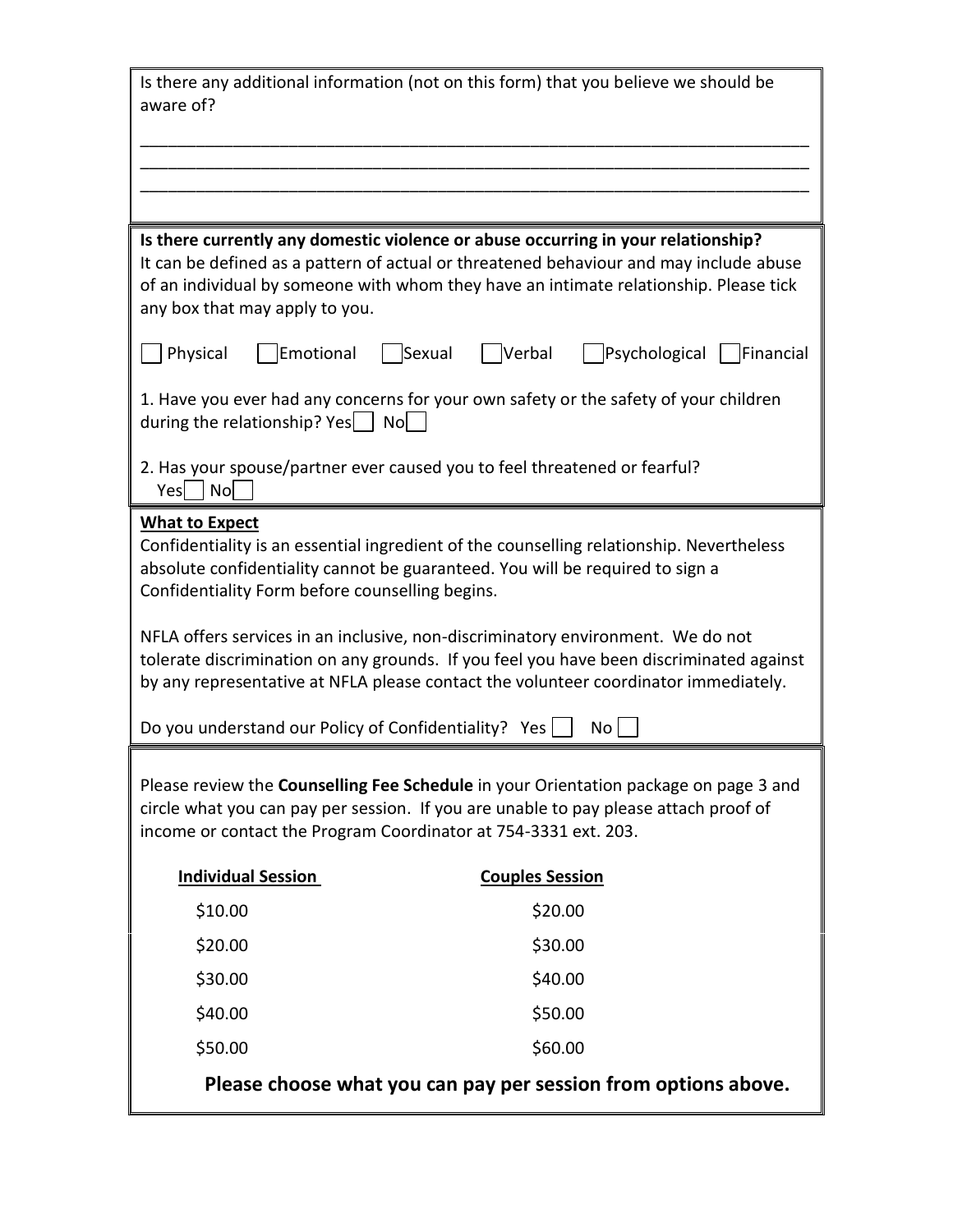#### **WHAT IS COUNSELLING:**

**Counselling** is a process of talking about and working through your personal problems with a **counsellor**. The **counsellor** helps you to address your problems in a positive way by helping you to clarify the issues, explore options, develop strategies and increase self-awareness. Counselling psychologically empowers individuals to seize back control of their lives, and is often the first step individuals take on their path to discovering a more positive life. The Counselling relationship in order to be effective requires that you be willing to be engaged in your own change process.

Due to the volume of people waiting for counselling services we ask that you do your best to adhere to our policies:

#### NANAIMO FAMILY LIFE POLICY REGARDING COUNSELLING SESSIONS INITIAL

| I understand that once the coordinator has matched me with a counsellor, and the<br>counsellor has contacted me I need to respond to counsellor within 3 days to set up<br>my first appointment or I risk my file being closed. If for some reason, I cannot<br>contact the counsellor within 3 days, I can contact the coordinator to be put back on<br>the waitlist. |  |
|------------------------------------------------------------------------------------------------------------------------------------------------------------------------------------------------------------------------------------------------------------------------------------------------------------------------------------------------------------------------|--|
| I will do my best to give my counsellor 24 hours' notice if I cannot make a session.                                                                                                                                                                                                                                                                                   |  |
| If I cannot give my counsellor 24 hours' notice, I will contact coordinator to continue<br>sessions with my counsellor. Ph.: 250 754 3331 ext.203                                                                                                                                                                                                                      |  |
| I understand that if I cancel my appointment, it is my responsibility to book another<br>appointment with my counsellor within 3 days; otherwise I risk my file being closed.                                                                                                                                                                                          |  |
| I will commit to weekly sessions; if I cannot commit to weekly sessions due to shift<br>work or child care etc. I will contact coordinator.                                                                                                                                                                                                                            |  |
| I understand if I stop coming to counselling my file will be closed. I understand if I<br>wish to be connected with a counsellor again, I will need to fill out a new intake<br>form.                                                                                                                                                                                  |  |
| Note: There is no guarantee I will be matched with same counsellor but I can request<br>it.                                                                                                                                                                                                                                                                            |  |
| I understand that if I keep rescheduling my appointments that it might not be the<br>best time for me to commit to the counselling process, I can close and reopen when<br>a better time arises.                                                                                                                                                                       |  |
| I understand that If my counsellor is not a good match for me I can contact<br>coordinator to be matched with another counsellor.                                                                                                                                                                                                                                      |  |
| I am aware that the VCP program does not offer crisis counselling and will not be<br>able to provide services immediately. Wait time varies from a few days to a few<br>weeks or more. If in crisis, please call 1-888-494-3888 or access Brooks Landing Crisis<br>Walk-In Clinic at #203-2000 N Island Hwy, Nanaimo, BC V9S 5W3                                       |  |

| Client Signature:               | Date: |
|---------------------------------|-------|
| Volunteer Counsellor Signature: | Date: |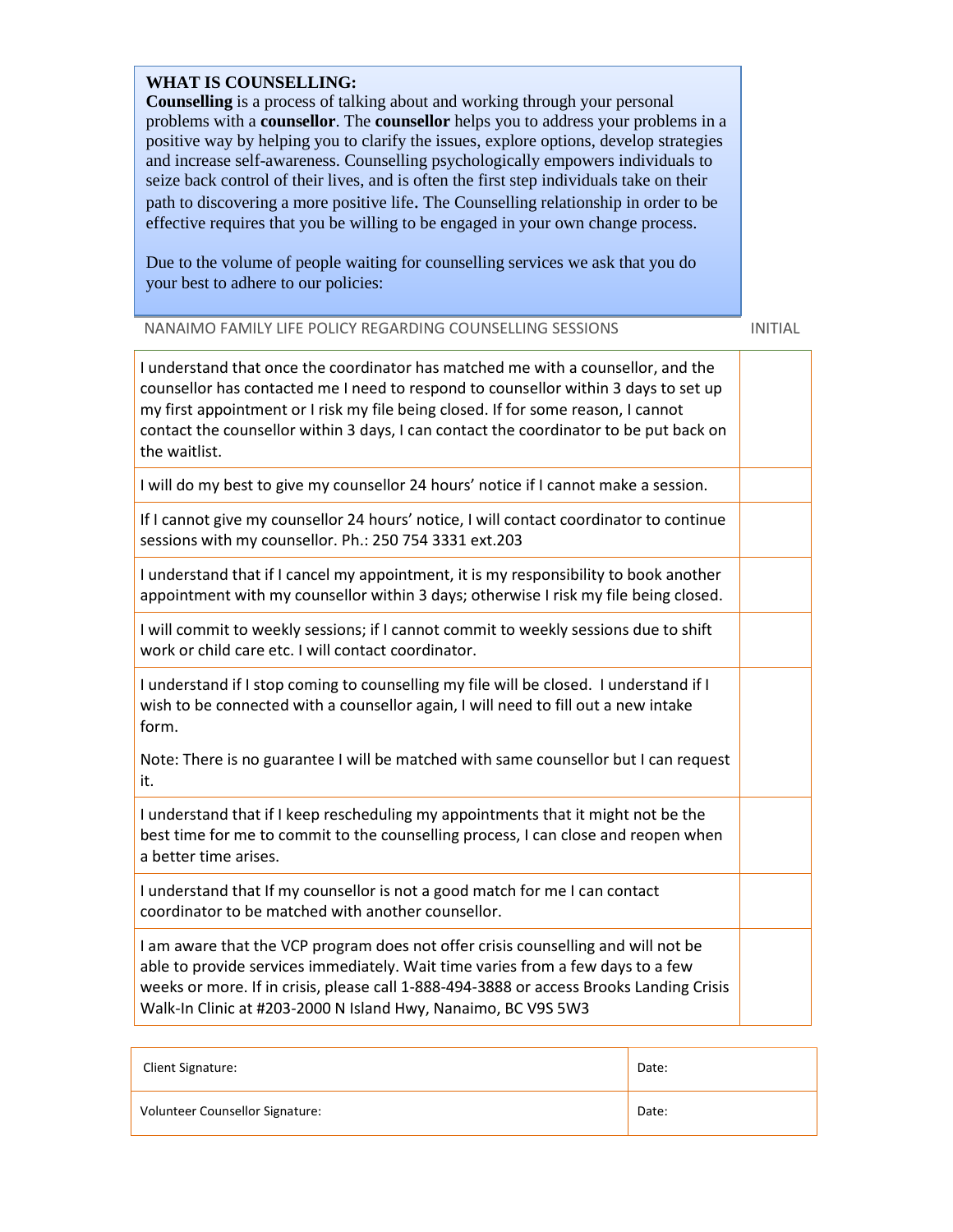## **INFORMED CONSENT FOR IN-PERSON SERVICES DURING COVID-19 PUBLIC HEALTH CRISIS**

This document contains important information about our decision to resume in-person services in light of the COVID-19 public health crisis. Please read this carefully and let me know if you have any questions. When you sign this document, it will be an official agreement between you and NFLA.

#### **Decision to Meet Face-to-Face**

We have agreed to meet in person for some or all future sessions. If there is a resurgence of the pandemic or if other health concerns arise, however, I may require that we meet via telehealth. If you have concerns about meeting through telehealth, we will talk about it first and try to address any issues. You understand that, if I believe it is necessary, I may determine that we return to telehealth for everyone's well-being.

If you decide at any time that you would feel safer staying with, or returning to, telehealth services, I will respect that decision, as long as it is feasible and clinically appropriate.

### **Risks of Opting for In-Person Services**

You understand that by coming to the office, you are assuming the risk of exposure to the coronavirus (or other public health risk). This risk may increase if you travel by public transportation, cab, or ridesharing service.

#### **Your Responsibility to Minimize Your Exposure**

To obtain services in person, you agree to take certain precautions which will help keep everyone (Volunteer Counsellor, me, and our families, [our other staff] and other clients) safer from exposure, sickness and possible death. If you do not adhere to these safeguards, it may result in our starting / returning to a telehealth arrangement. Initial each to indicate that you understand and agree to these actions:

- You will only keep your in-person appointment if you are symptom free.
- You will take your temperature before coming to each appointment. If it is elevated (100 Fahrenheit or 37 Celsius or more), or if you have other symptoms of the coronavirus, you agree to cancel the appointment or proceed using telehealth.\_\_\_
- You will wait in your car or outside until no earlier than 5 minutes before our appointment time.
- You will wash your hands or use alcohol-based hand sanitizer when you enter the building.
- You will adhere to the safe distancing precautions we have set up in the waiting room and counselling room. You will wear a mask in all areas of the office (I [and my staff] will too).
- You will wear a mask and understand that this is mandatory. \_\_\_
- You will keep a distance of 2 meters or 6 feet and there will be no physical contact (e.g. no shaking hands) with Volunteer Counsellor [or staff].